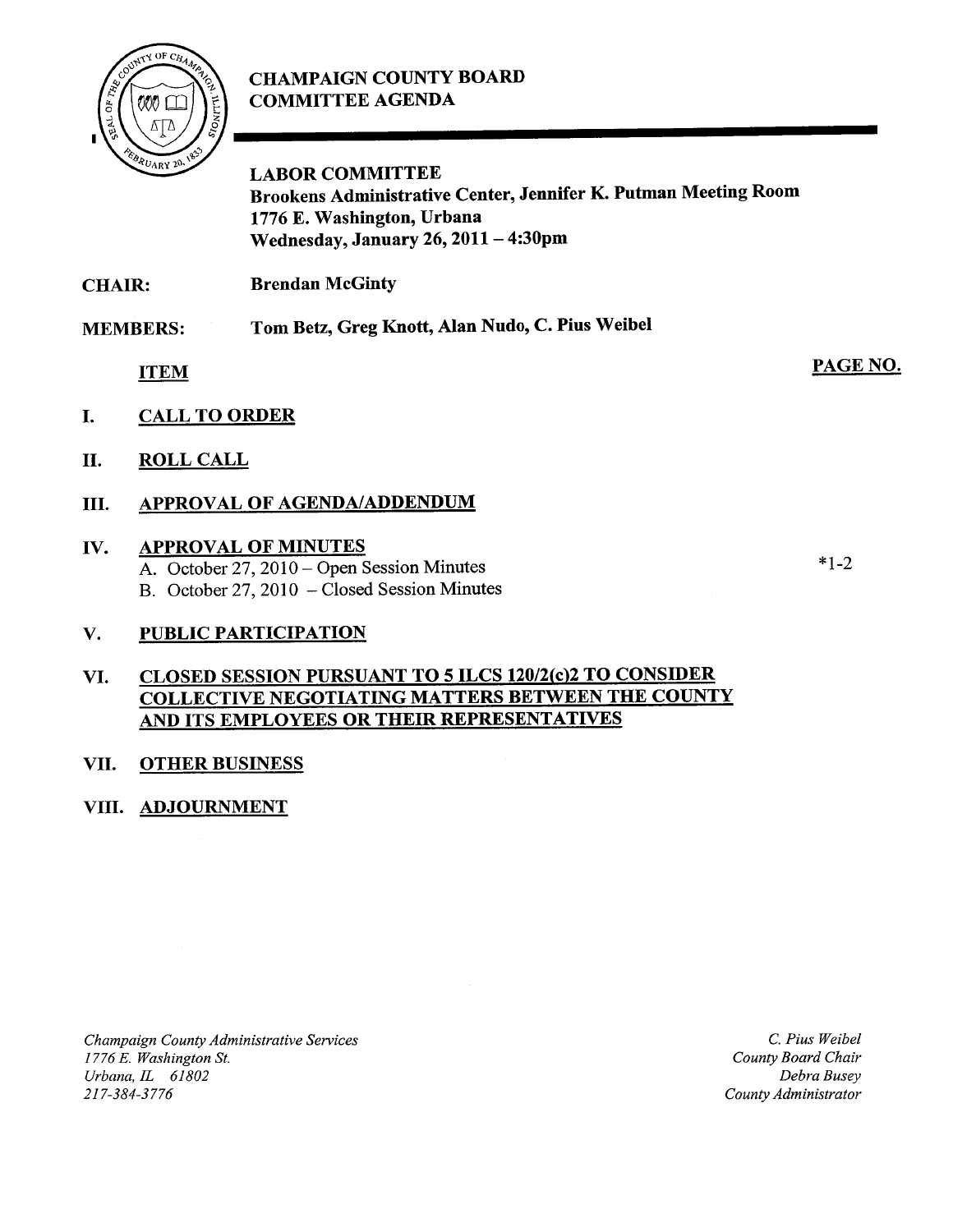| <b>CHAMPAIGN COUNTY BOARD</b><br><b>COMMITTEE MINUTES</b><br><b>LABOR COMMITTEE</b><br>Wednesday, October 27, 2010<br><b>Brookens Administrative Center, Meeting Room 3</b><br>1776 E. Washington St., Urbana |                                                                                                                                                                                                                                                                                                                                                                                                         |
|---------------------------------------------------------------------------------------------------------------------------------------------------------------------------------------------------------------|---------------------------------------------------------------------------------------------------------------------------------------------------------------------------------------------------------------------------------------------------------------------------------------------------------------------------------------------------------------------------------------------------------|
|                                                                                                                                                                                                               |                                                                                                                                                                                                                                                                                                                                                                                                         |
| <b>MEMBERS PRESENT:</b>                                                                                                                                                                                       | Tom Betz (Chair), Greg Knott, Brendan McGinty, C. Pius Weibel                                                                                                                                                                                                                                                                                                                                           |
| <b>MEMBERS ABSENT:</b>                                                                                                                                                                                        | Alan Nudo                                                                                                                                                                                                                                                                                                                                                                                               |
| <b>OTHERS PRESENT:</b>                                                                                                                                                                                        | Deb Busey (County Administrator)                                                                                                                                                                                                                                                                                                                                                                        |
| <b>CALL TO ORDER</b>                                                                                                                                                                                          |                                                                                                                                                                                                                                                                                                                                                                                                         |
|                                                                                                                                                                                                               | Betz called the meeting to order at 4:30 p.m.                                                                                                                                                                                                                                                                                                                                                           |
| <b>ROLL CALL</b>                                                                                                                                                                                              |                                                                                                                                                                                                                                                                                                                                                                                                         |
| quorum.                                                                                                                                                                                                       | Betz, Knott, and Weibel were present at the time of roll call, establishing the presence of a                                                                                                                                                                                                                                                                                                           |
| <b>APPROVAL OF AGENDA/ADDENDUM</b>                                                                                                                                                                            |                                                                                                                                                                                                                                                                                                                                                                                                         |
| unanimous support.                                                                                                                                                                                            | MOTION by Knott to approve the agenda; seconded by Weibel. Motion carried with                                                                                                                                                                                                                                                                                                                          |
| <b>APPROVAL OF MINUTES</b>                                                                                                                                                                                    |                                                                                                                                                                                                                                                                                                                                                                                                         |
|                                                                                                                                                                                                               | MOTION by Knott to approve the September 19, 2010 open session and September 19, 2010<br>closed session minutes; seconded by Weibel. Motion carried with unanimous support.                                                                                                                                                                                                                             |
| <b>PUBLIC PARTICIPATION</b>                                                                                                                                                                                   |                                                                                                                                                                                                                                                                                                                                                                                                         |
| There was no public participation.                                                                                                                                                                            |                                                                                                                                                                                                                                                                                                                                                                                                         |
| <b>REPRESENTATIVES</b>                                                                                                                                                                                        | CLOSED SESSION PURSUANT TO 5 ILCS 120/2(c)2 TO CONSIDER COLLECTIVE<br><b>NEGOTIATING MATTERS BETWEEN THE COUNTY AND ITS EMPLOYEES OR THEIR</b>                                                                                                                                                                                                                                                          |
|                                                                                                                                                                                                               | <b>MOTION</b> by Knott to enter into closed session pursuant to 5 ILCS 120/2 (c) 2 to consider<br>collective negotiating matters between Champaign County and its employees or their representatives.<br>He further moved that the following individuals remain present: County Administrator and<br>representatives from the State's Attorney's Office. Motion seconded by Weibel. Motion carried with |